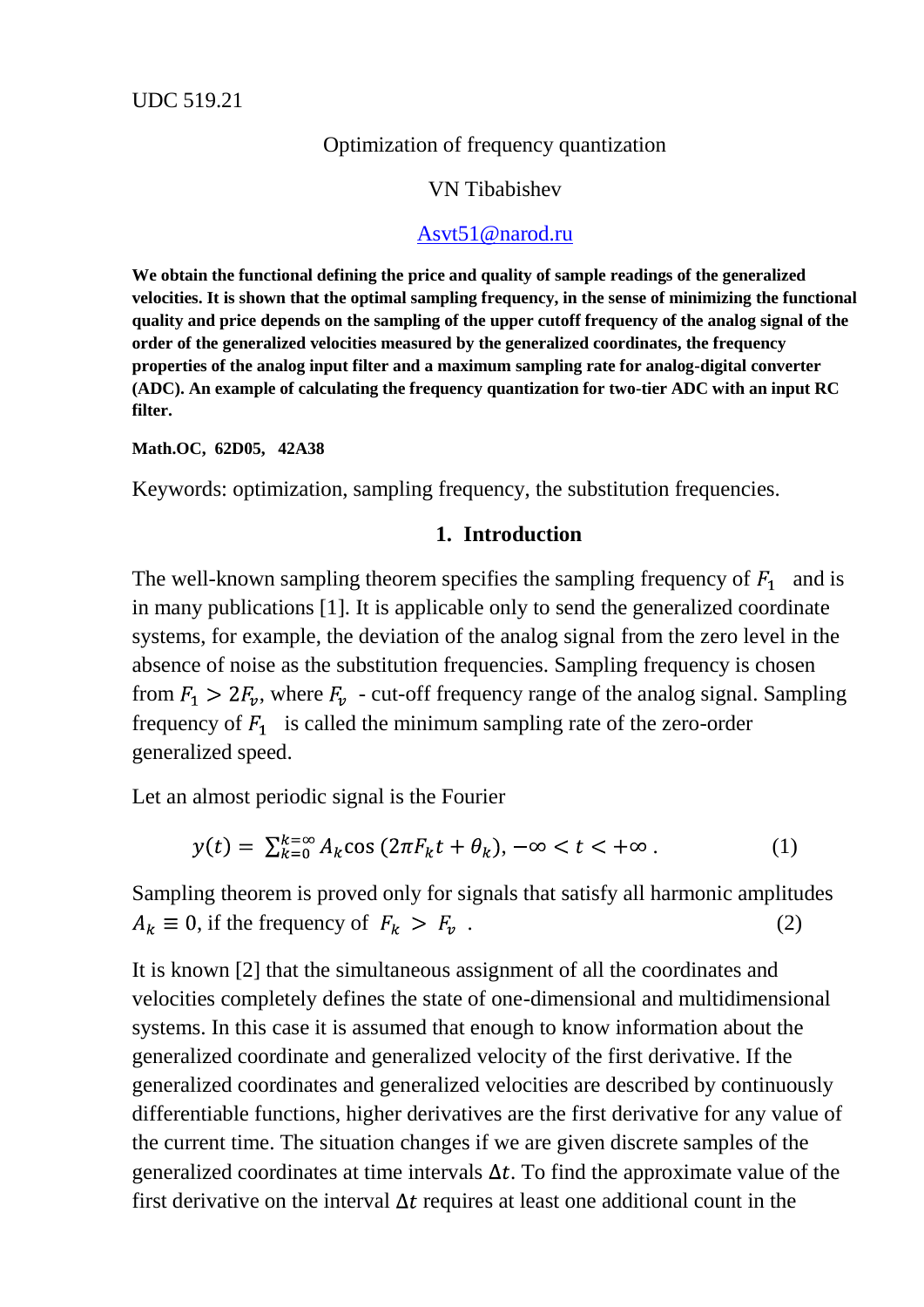middle of the interval. The minimum sampling frequency for estimating the derivative of the  $k - th$  order associated with a minimum frequency of the zero order by the obvious relation  $F_2 = 2(k + 1)F_\nu$ , where k –order derivative,  $0 \leq k \leq n$ . It follows that knowledge of an approximate estimate of the first derivative is a necessary but not sufficient condition for an approximate estimate of higher order derivatives.

In this regard, the task of sampling the generalized coordinates and generalized velocities  $k$  -th order one-dimensional case.

The quality (accuracy) estimates for the derivatives of the generalized coordinates with increasing frequency quantization, but the fee increases (price) as the volume of information being processed for the same duration of implementation. Necessary to determine the optimum sampling frequency  $F_0(k) > F_2 > F_1$ , where the price-quality rate reaches a minimum value for the evaluation of the derivative  $k$  - th order.

In reality, the original signal with a limited range of  $y(t)$  is given as a finite function. It is the product of the implementation model signal (1) defined on the whole line, and finite window function  $O(t)$ , which differs from zero only on the observation interval signal. The spectrum of the product of two functions  $y(t)$ .  $\theta(t)$  is the convolution of the spectra of the original signal and finite window function [3]. The convolution of the spectra of the product of these functions is defined on the whole infinite frequency axis. Therefore, the condition (2) does not hold in the real world well-known theorem of quantization.

Analog low-pass filter mounted in front of an analog-digital converter (ADC) to approximate the condition of quantization of a theorem (2). The real low-pass filter may have limited the rate of decrease of the amplitude-frequency response. The cutoff frequency  $f_s > F_{05}$  low-pass filter is chosen for a given level of suppression of high-frequency part of the spectrum, where  $F_{05}$  - filter bandwidth at half power. So instead of frequency quantization  $F_1$ ,  $F_2$  or  $F_0$  (k) in the ADC is sampling frequency  $F_p$ , which substitute for the suppression of frequencies chosen from the condition  $F_p > 2f_s$  After the suppression substitution frequencies continued use of the frequency quantization  $F_p$  resulting in redundancy of information. This shortcoming is eliminated by the digital output low pass filter in the form of a frequency divider with division ratio equal  $K_d = F_p/F_o(k)$ .

# **2. Determining the optimal frequency of quantization of the generalized velocity**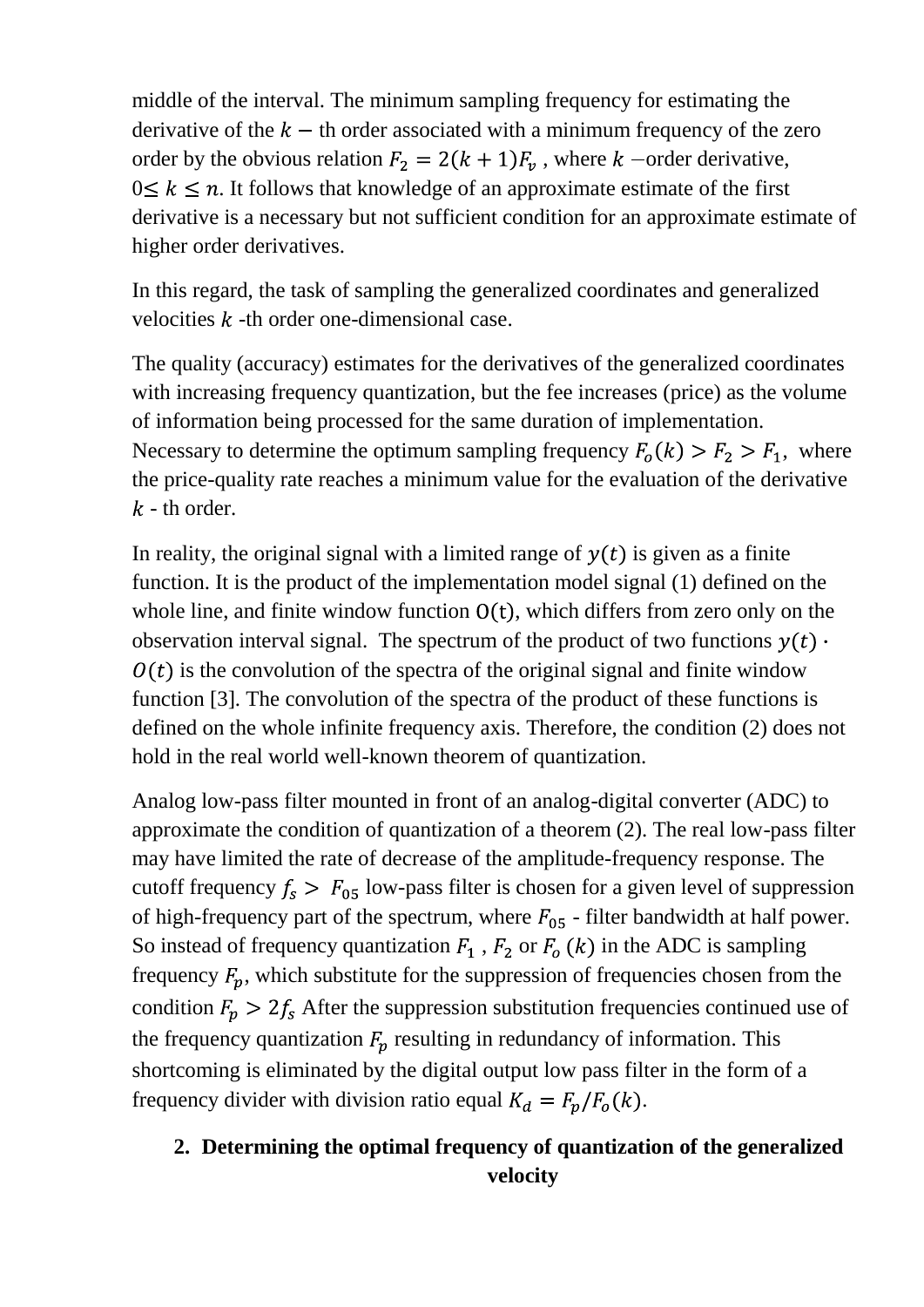The condition of the limited spectrum for finite processes is approximately satisfied by the input analog low-pass filter. With the limited frequency spectrum, for example,  $F_v$  there is a boundary harmonic component  $y_v(t)$  with the highest incidence  $\omega_r = 2\pi F_r$  of non-zero amplitude  $A_r$ , for example,  $y_y(t) = A_y \cos(\omega_y t + \theta_y)$  which defines the boundary harmonic component of the generalized coordinates. It is believed that the amplitude of harmonics with frequencies  $\omega_{v+m} > \omega_v$   $m = 1,2,3,...$  are so small that their influence can be neglected. In determining the quality (accuracy) estimate of the approximate values derived from their exact values will use the mean-square numerical characteristics of the species

$$
J_i^2 = \lim_{T \to \infty} \frac{1}{T} \int_{t=0}^{t=T} f_i^2(t) dt.
$$
 (3)

If you put in this functional  $f_i(t) = A_v \cos(\omega_v t + \theta_v)$ , then the value of the functional will not depend on the initial phase. Therefore, the value of the initial phase  $\theta_{\nu}$  we assume to be zero in order to simplify the expressions obtained.

Boundary harmonic component of the generalized velocity  $k$  - th order  $y^{(k)}(t)$ coordinate  $y(t)$  is the time derivative of  $y^{(k)}(t) = d^k y(t)/(dt)^k$ . With digital signal processing instead of an infinitely small *dt* quantity may be taken only a finite quantity  $\Delta t$ , the maximum value which is determined by the sampling theorem

for the frequency of  $F_p$ , and the minimum value is limited to the maximum sampling frequency (speed)  $F_s$  applied to the ADC. With these constraints, the value  $\Delta t$  can be written as, where is not necessarily a positive integer which can take values in the range where  $\Delta t = 1/2F_p N$  where N, which can take values in the interval [1,  $N_m$ ], where  $N_m = F_s / 2F_p$  - the maximum allowable value.

An approximate estimate of the harmonic component of the generalized velocity  $v^{(k)}(t)$  k -th order is given by

$$
v^{(k)}(t,\Delta t) = \Delta^{(k)} y(t,\Delta t) / (\Delta t)^k,
$$

where  $\Delta^{(k)} y(t, \Delta t)$  - the finite difference k - th order continuous function  $y(t)$  on the entire line.

Known connection with the finite difference derivatives of the corresponding order [4]

$$
\Delta^{(k)}y(t) = \Delta t^k y^{(k)}(t, t + ak\Delta t), 0 < a < 1.
$$

We choose  $\alpha$  such that would  $\alpha k = 1$ . At the same time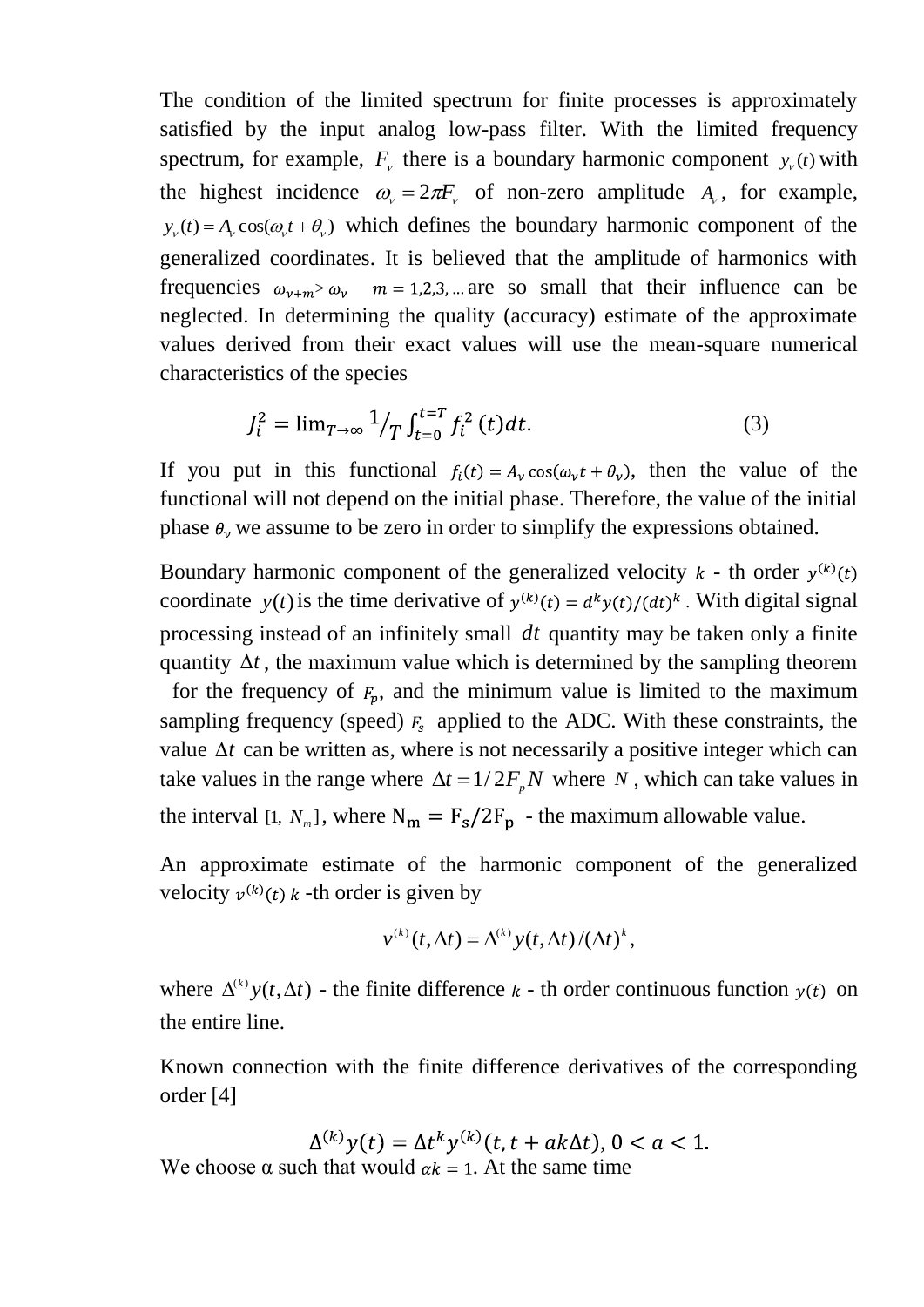$$
\Delta t = 1/2F_p N = \pi/\omega_p N.
$$

Deviation of the approximate estimate of  $v^{(k)}(t, \Delta t)$  from its exact value of  $y^{(k)}(t)$ is given by  $R(\xi) = v^{(k)}(\xi) - y^{(k)}(t)$ .

As an absolute measure of quality assessment of the boundary of the harmonic component of the generalized velocities using the functional form (3)

$$
J_1^2(R^2(\xi)) = \lim_{T \to \infty} \frac{1}{T} \int_{t=0}^{t=T} R^2(\xi) dt =
$$
  
=  $\omega_p^{2k} A^2 \cos^2(\omega_p t) (1 - \cos(\omega_p \Delta t))^2 / 2.$ 

We define the functional significance for the exact derivative of  $k - th$  order harmonic component of the boundary at a frequency  $\omega_n$ 

$$
J^2\left(y_{\omega_p}^{(2k)}(t)\right) = A^2 \omega_p^{2k} / 2.
$$

We find a numerical characteristic of the relative error of estimate of the boundary of the harmonic component of the derivative  $k$  - th order

$$
r(k, N) = \frac{R(\xi)}{J_y} = 1 - \cos(\omega_p \Delta t),
$$
  
\n
$$
\Delta t = 1/2F \ N = \pi/\omega \ N \ 0 < k < n \ 1 < N < F / 2F
$$
 (4)

where  $\Delta t = 1/2F_p N = \pi/\omega_p N$ ,  $0 < k < n$ ,  $1 < N < F_s/2F_p$ .

With the increasing N importance of decreasing the value of the functional  $J_1(k, N)$ , but it increases the number of counts per unit time, which acts as a fee (prices) to improve the quality of measurement. If at a frequency quantization sampling theorem the number of counts per unit time  $G_1 = 2F_p$ , with increasing values of the number of counts per unit time  $N > 1$  increases to a maximum value

$$
G_m = F_m = 2F_p N_m = F_s.
$$

As a functional measure takes into account both the quality of the boundary of the generalized harmonic component of speed and cost (price) for the quality of measurements can be taken form the functional

$$
J(N) = r(k, N) + J_2(N),
$$
\n(5)

where  $J_2(N)$ - the functional defining the cost (price) for measuring the quality of the boundary of the harmonic component of the generalized velocities.

Functional  $r(k, N) \in [0,1]$  is the relative numerical characteristic. Therefore, the functional  $J_2(N)$  must also be defined as the relative numerical characteristic  $J_2(N) \in [0.1]$ . As such a functional can be, for example, the functional form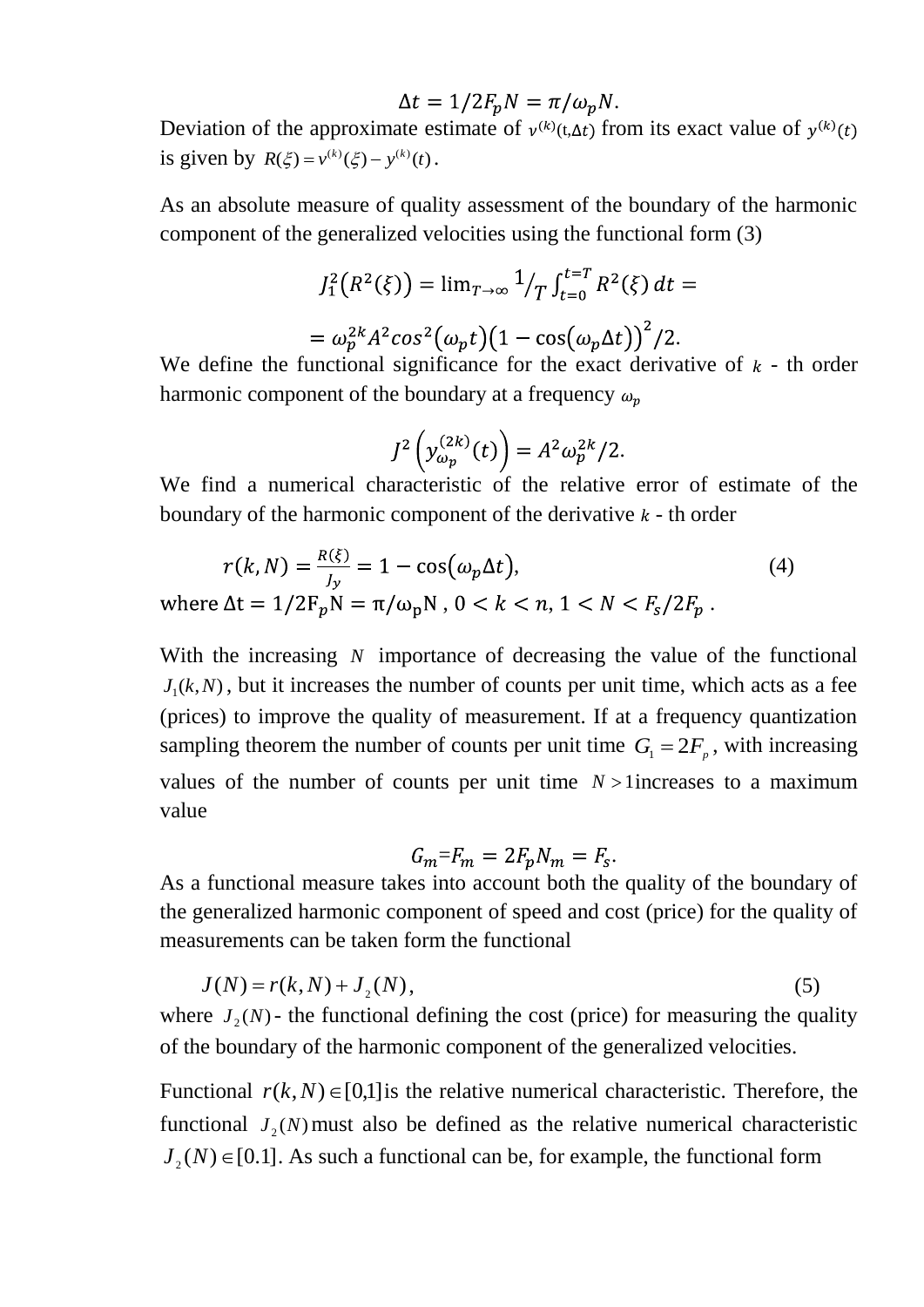$$
J_2(N) = G_1 / G_m = 2N F_p / F_s. \tag{6}
$$

At the same time

$$
J(N) = 1 - \cos(\pi/N) + 2NF_p/F_s.
$$
 (7)

Number  $N_{\rho}$  for which the functional  $J(N_{\rho})$  attains its minimum value determines the optimal sampling frequency  $F_o = 2N_oF_p$  for estimating the boundary of the harmonic component of the generalized velocities in terms of minimum error for the minimum sampling rate at which we can neglect the noise substitution frequencies.

Found functionality is a transcendental equation. This circumstance does not allow to obtain an expression for the parameter  $N$  in an explicit form, in which the functional  $J(N)$  attains its minimum value. In this regard, evaluation of optimal sampling frequency is a numerical method.

An example. Let the spectrum of the source signal frequency is limited  $F_v = 2$ kHz. The task is to determine the optimum sampling frequency for estimating the first order derivative in the sense of minimizing the functional "price - quality" (7). The minimum sampling frequency is  $F_2 = 2(k + 1)2k$ Hz = 8kHz for estimating the generalized first-order rate.

Consider the order of solving the problem for two-link input  $RC = T$  low-pass filter. For a frequency of 2 kHz determined by the filter time T on the half-power  $T = 5.12 \cdot 10^{-5}$  s. Cutoff frequency bandwidth of the convolution of the spectra is determined by the amplitude  $f_s$  frequency characteristic of two-link RC-low pass filter on the selected level, for example, 0.01 signal power. It is  $f_s = 4,56$  kHz. Assume that the maximum frequency conversion in the ADC F\_m (speed) is 500 kHz.

Numerical method is established that the minimum of functional (7) is reached for  $N = 5$ . Hence, the optimal sampling frequency  $F_0 = 5 * 2 * 4.56 = 45.6$  kHz. Standard error of change in the generalized first-order rate is 4.8%. The frequency of the output pulses for ADC evaluation of the generalized first-order rate is 2 \* 4.56 = 9.12 kHz. Coefficient Decimation is 5.

When these data to estimate the generalized coordinates must be taken in the optimal sampling frequency of the ADC is equal to 36.55 kHz sampling frequency instead of sampling theorem 4 kHz. The coefficient of decimation is 8. This is a fee for the suppression of the substitution frequencies. If you need information about the generalized coordinate and generalized velocity of the first order, then received the two frequencies of quantization is chosen the largest value, and the two values of the coefficients of decimation selects the smallest value.

For more information on the quantization of the signals in the solution of problems of identification of the dynamics of multidimensional control objects can be found at<http://asvt51.narod.ru/>

The author expresses his gratitude to Associate Professor O.M. Pokolenko for valuable comments.

#### **Conclusion**

From the known sampling theorem sampling rate determined by the inequality  $f_k > 2f_v$  under two conditions. First, it is estimated only a generalized coordinate,